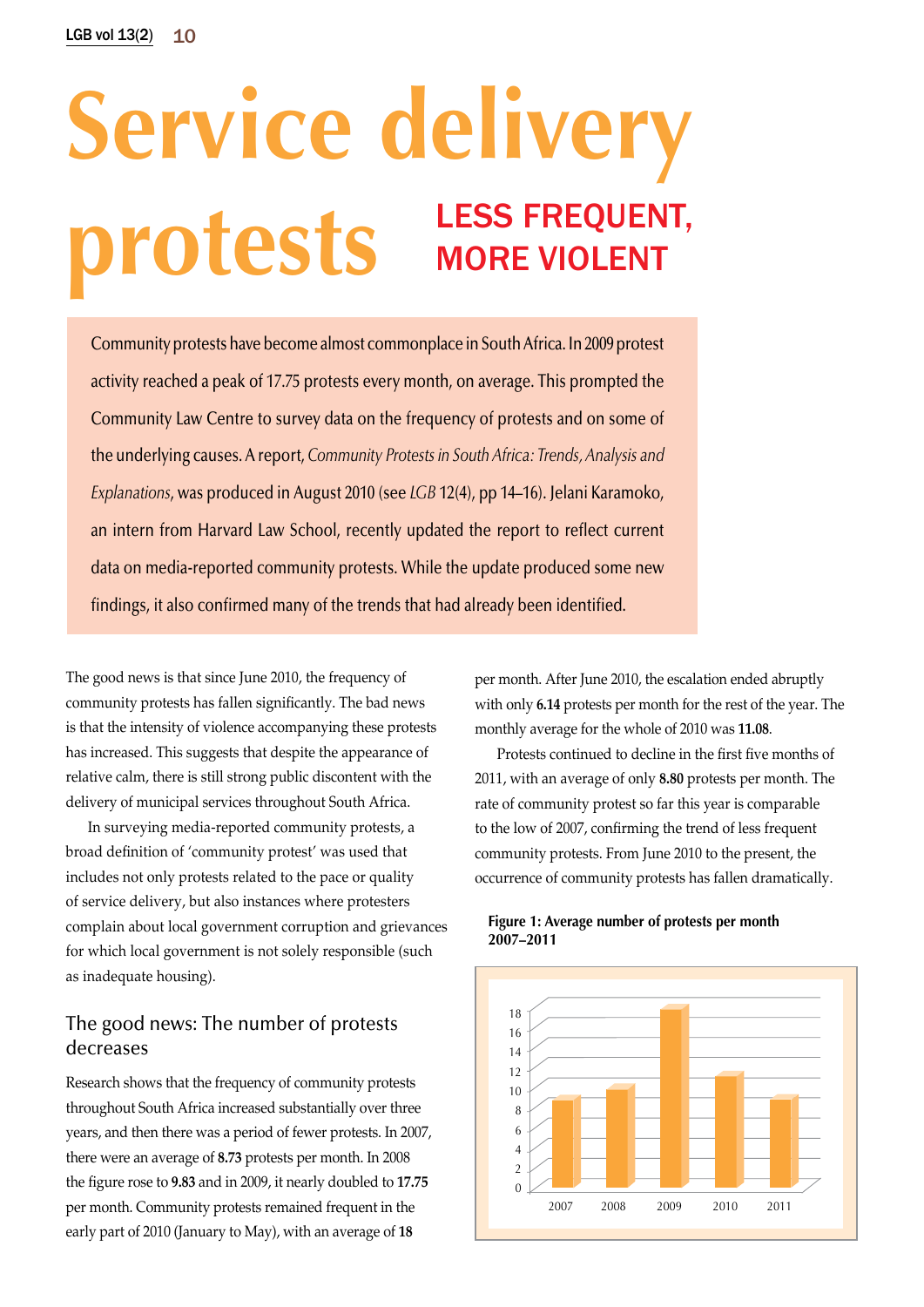The abrupt end of the upward trend in community protests coincided with the beginning of the FIFA World Cup tournament in June 2010. The second half of 2010 saw fewer incidents of community protest than any other sixmonth period in the dataset, with only **35** in total. This was arguably because communities used the FIFA World Cup as an opportunity for celebration rather than protest. The Municipal IQ data and intelligence service has also suggested that the period of the soccer tournament conformed to the tendency of fewer community protests during holiday periods. Since mid-2010, South African communities have therefore experienced a relative lull in protest activity.

## The bad news: Protests become more violent

Community protests have become less frequent, but more of them have led to violence.

Although there was a a spike in the number of community protests during the financial crisis in 2009, the proportion that were violent remained relatively constant from 2007 to 2009. Beginning in mid-2009, though, there is a noticeable increase in that proportion.

Only **36.86%** of protests in February 2007 and March 2009 were violent, but **53.00%** of those during after April 2009 were violent. The figures for 2009's third quarter (**50.65%**) and fourth quarter (**52.38%**) and the first quarter of 2010 (**64.06%)** were the highest quarterly figures since the beginning of our dataset in 2007.

Although the incidence of community protests remains relatively subdued in 2011, only one month has seen the proportion of violent protests fall below 50%. In March, 7 of the 11 protests (**63.64%**), and in May, 5 of the 7 protests (**71.43%**) involved violence.



#### **Figure 2: Proportion of protests turned violent – by quarter**

## Concerns expressed by protesters

Figure 3 on the next page tabulates the frequency with which participants in community protests expressed specific complaints, such that those grievances can be said to be 'reasons' for the protest. While it is impossible to give an accurate account of all of the reasons behind protests, an examination of the frequency with which protesters express certain complaints still provides some insight into the nature of community protests on the whole. In particular, it helps distinguish between protests in which residents' concerns relate to the failure of local government to fulfil its obligations, from those in which the grievances expressed do not fall within the competence of local government.

What is most striking is the regularity with which protesters expressed concerns about their housing. In 214 instances (21.23 % of the total number of protests surveyed), protesters complained that they did not have access to affordable or adequate housing, and that the houses that they lived in were deficient, inadequate or unfinished. Protesters often claimed that they had waited several years for the government to provide them with RDP (Reconstruction and Development Programme) housing, but to no avail.

After housing, the lack of access to clean water was a common grievance. Protesters complained about this in 107 instances (10.62%), often alleging that little had changed since 1994. An equally frequent concern was electricity, arising in 109 protests (10.81%). Protesters regularly complained that no electricity was available to them, they had to pay exorbitant rates for electricity, or their (illegal) electricity connections were dismantled by government officials. In addition,